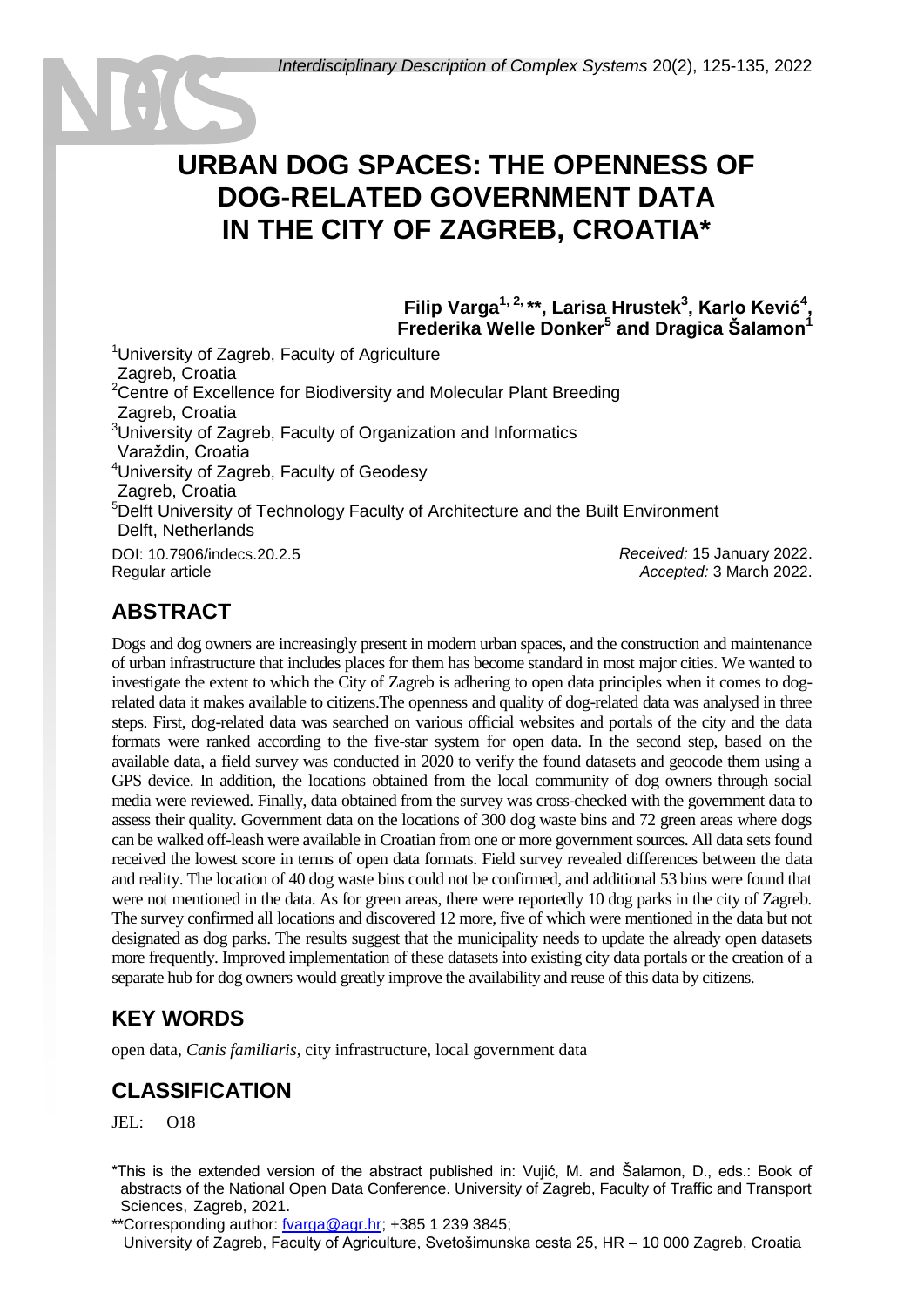#### **INTRODUCTION**

Dogs (*Canis lupus familiaris* Linnaeus, 1758) have been among man's most loyal animal companions since they were domesticated from their wild wolf ancestors 15 millennia ago [1]. As social structures have evolved throughout history, their popularity has continued to increase, and in recent years, dog ownership has peaked worldwide [2]. In addition, the notion that a dog's primary role is to guard the household and accompany its owners on hunts is now largely a thing of the past. Other benefits of dog ownership, such as companionship, social contact (with other dog owners), and time spent outdoors, are becoming more common, and the number of dogs in urban areas is increasing [3]. With this in mind, the need for a well-developed dog-friendly infrastructure in modern cities arises. Dog walking and using public spaces are the main activities of dog owners in urban areas [4]. With some exceptions, there is surprisingly little research on the development of urban infrastructure for dog owners. Most of the research to date has been aimed at examining the effects of dog ownership on social interactions [5].

In recent years, there has been a growing trend for cities to publish data according to Open Data standards, link data from multiple sources, allow citizens to generate and update data using mobile apps and application programming interfaces (APIs), and use this data in policy making [6]. Governments (local, regional, and national) have a great responsibility to inform their citizens about existing and developing infrastructures and services in an appropriate and user-friendly manner, and to allow citizens to express their needs [7]. As more and more citizens become computer literate, governments (both local and national) are under pressure to disseminate and collect important information via mobile apps [8], social media [9] or APIs [10] with more or less success.

As Open Data concepts that have been slowly but steadily implemented in Croatia over the last 10 years through policy making, development of data portals and formal obligation to publish data of public institutions, we finally see the positive trend of opening government data in various sectors. In terms of local governments, we can see that the larger cities are keeping up with the national trend, while other cities are significantly lagging behind in publishing their data [11]. Rijeka and Zagreb are definitely ahead in terms of opening data with 175 and 75 datasets opened, respectively from various categories such as locations of parking spots for cars and bicycles, bus stops, and educational facilities, to name a few [12, 13].

Dog-related government data in cities, presented in a simple and user-friendly manner, is of great benefit not only to existing dog owners, informing them of changes in dog infrastructure, but also to out-of-town visitors (e.g., tourists) navigating the city with their dogs. Another important stakeholder group that data relating to dog content would be of great interest is the bussiness sector aimed at dog owners, such as pet supplies stores, veterinary practices and dog grooming services in identifying city areas with great potential for expansion of their bussiness. The aim of this research was to determine the extent to which government information about dog-related content is available to end users, in what form, and the quality of that data. The research was based on a simple social question, "What dog-related content is available in the city of Zagreb?" in order to measure the maturity of the dog owner-focused open data ecosystem in Zagreb.

# **MATERIALS AND METHODS**

To assess the openness of dog-related government data in the city of Zagreb, a mixed approach was used. In the first phase, various potential government data sources were identified and accessed. For the City of Zagreb, there are two open data portals through which municipal data can be accessed. One of them is the Open Data Portal of the City of Zagreb [13], where open data can be searched based on categories, tags, data formats and licence types. The second portal, ZG Geoportal – Zagreb Spatial Data Infrastructure [14], provides geospatial data for the territory of the City of Zagreb in interactive map and WMS (Web Map Service) formats with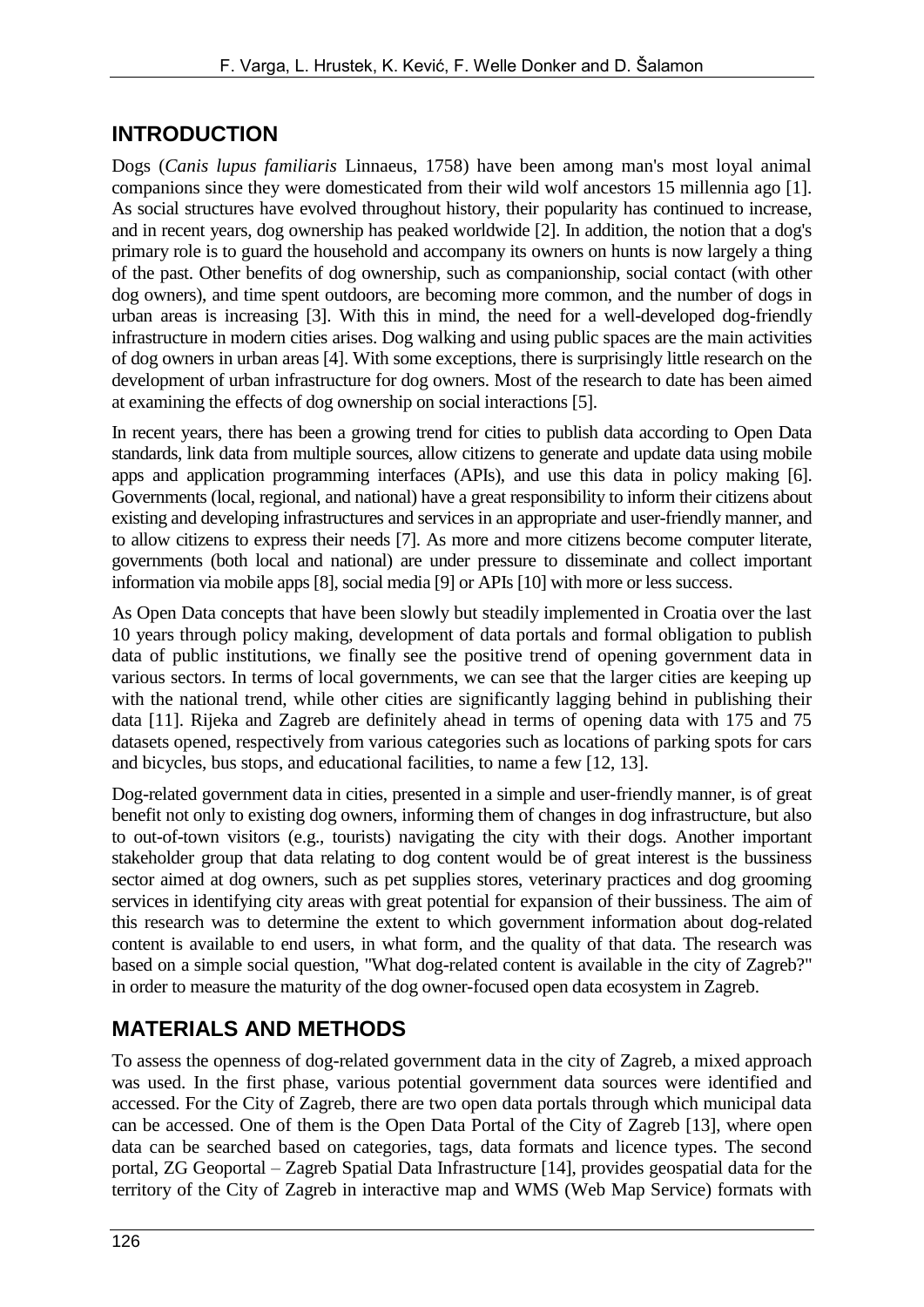accompanying metadata catalogue. In addition, the City website [15], the City Services website [16], and the City of Zagreb Statistical Yearbook for 2020 [17] were reviewed for dog-related datasets. All available datasets were downloaded regardless of the format in which they were available and where possible, ranked according to the five-star open data system [18]. Data from government sources were translated into a machine-readable table format (where necessary) and used as a starting point for the field survey.

In the second phase of this research, a field survey was conducted in 2020 (Fig. 1). To geocode open data from government sources, each location from the original datasets was visited and geographic coordinates were recorded using the Garmin Etrex Vista GPS device if the content was actually present at said location. Additionally, a Facebook community page Dog City Zg was created to build a community of dog owners [19]. Users were asked to send either geocoded photos, geographic coordinates, or descriptions of dog content locations in their neighbourhoods. The information received through the Facebook community page was additionally verified in the field and geocoded using the aforementioned GPS device in combination with satellite imagery, Google Maps, and OpenStreetMap platforms. Finally, the data from government sources and the data from the field survey were cross-checked with QGIS 3.10.7 [20] to verify how accurate and up-to-date the data from open sources are for the city of Zagreb.



**Figure 1.** Location of the field survey area in the City of Zagreb.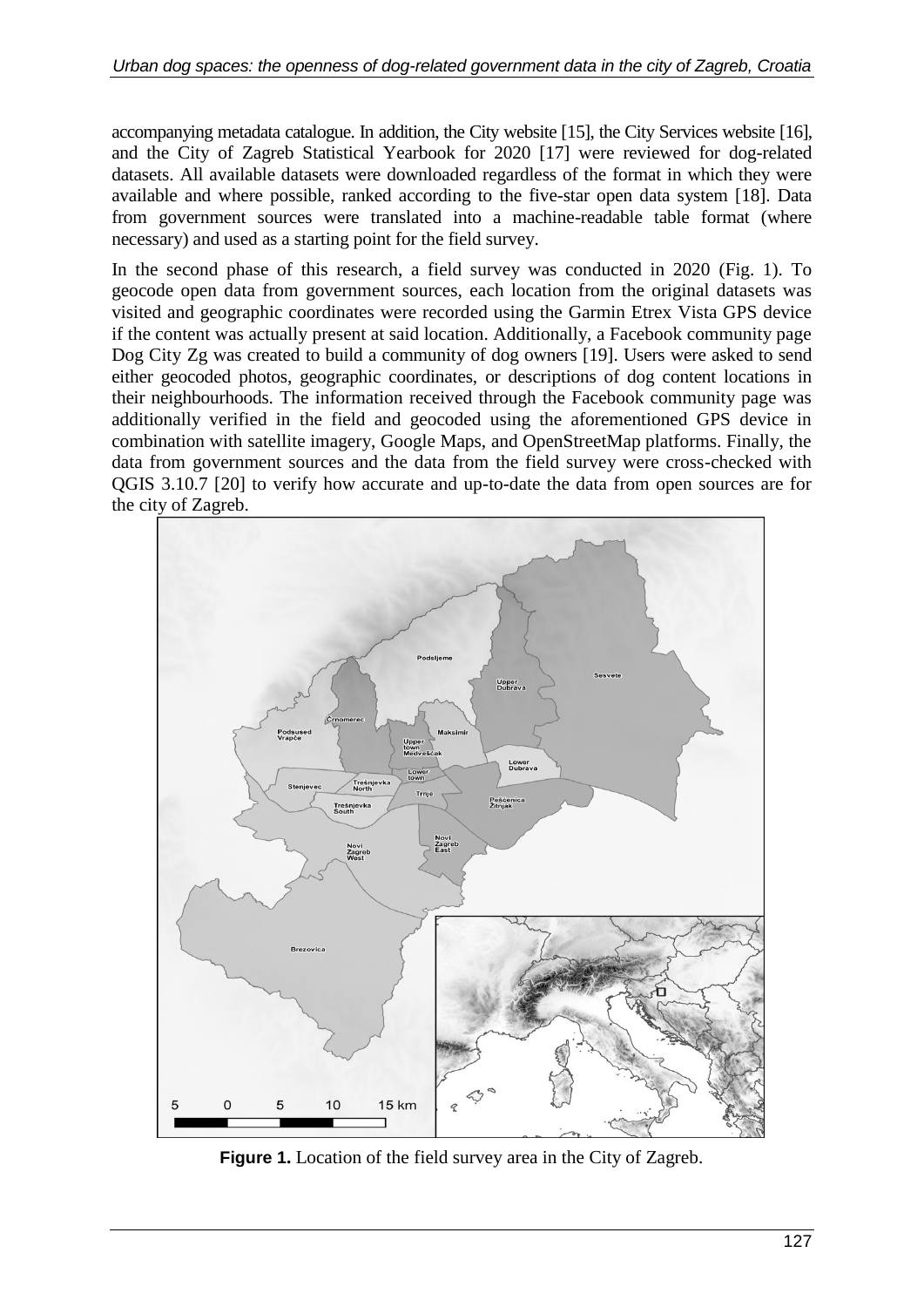#### **RESULTS AND DISCUSSION**

The first phase of the research identified data on three types of dog-related content from various government data sources: Locations of dog waste bins, locations of dog parks, and locations of green areas where dogs can be walked off-leash.

The data on locations of dog waste bins were found on the website of the main service of the City of Zagreb responsible for waste management – Zagreb Holding, subsidiary Čistoća – under the heading Cleaning of public traffic areas [21]. The dataset was available in tabular form as a text-based PDF file without metadata, which was rated with one star on the five-star deployment scheme. The dataset contained the following information: Street name and number (if applicable), site description, district, and the number of bins per site. Although the dataset was available on both the Croatian and English versions of the website (and referenced in both languages depending on the preferred language), the data were presented in only Croatian. The dataset contained 293 records with information on 300 locations of dog waste bins (in some cases with multiple bins at one location) in 16 of 17 city districts. Several records indicated that there were no dog waste bins at a particular location. The district with the highest number of dog waste bins was Upper town-Medvešćak (36 bins), while no bins were recorded in government data for the Brezovica district, with an average of 17.7 bins per city district. When reviewing the ZG Geoportal interactive map, under the Green Space Cadastre group, the same data were observed in the Parks equipment layer [14], marked on the map as "other facilities". When looking at more detailed information for the specific location of the bin, the type of equipment was defined as "dog equipment", with no difference between dog waste bins and equipment elements such as platforms or crossbars. The layers in this group can be downloaded through the WMS service using various GIS (Geographic Information System) software, but only in the raster format without background data.

Data on the locations of dog parks and green areas where dogs can be walked off-leash came from three different sources in different formats. Although they are clearly defined as different concepts in the Statistical Yearbook of the City of Zagreb for 2020 [17], the information about them was always available in a common dataset. The first source was the Decision of the City Assembly from December 2018 on the conditions and manner of keeping domestic animals and the manner of treatment of abandoned and lost animals and wild animals [22]. Article 17 of this decision lists 72 locations where dogs may be walked off-leash, including 10 dog parks. The decision was available as a text-based PDF file without metadata, rated with one star on the five-star deployment scheme, and was written exclusively in Croatian. At the end of the article, it states that a mapped representation of said locations will be published on the city's website. In fact, 22 static maps in PDF format named after the respective city area are published on the city website under the group Agriculture and Forestry, section Animal protection, subsection Domestic Animal Husbandry [23]. The maps show 66 localities, which are numerically identified on the maps. According to the information on the website, the maps were last updated in April 2017, which may explain the discrepancy in the number of locations between the two government sources. The data can also be found on ZG Geoportal under the Animal Welfare group in the Public Areas for Dogs layer [14]. A total of 72 locations are marked, but no detailed site information is available. The layer is marked as a new layer on the Geoportal and is currently not available for download via the WMS service.

All locations (300 dog waste bins and 72 off-leash dog walking areas) from available government data were reviewed during the field survey. The locations for which it was indicated that no bins were present were also reviewed. Of the 300 entries for dog waste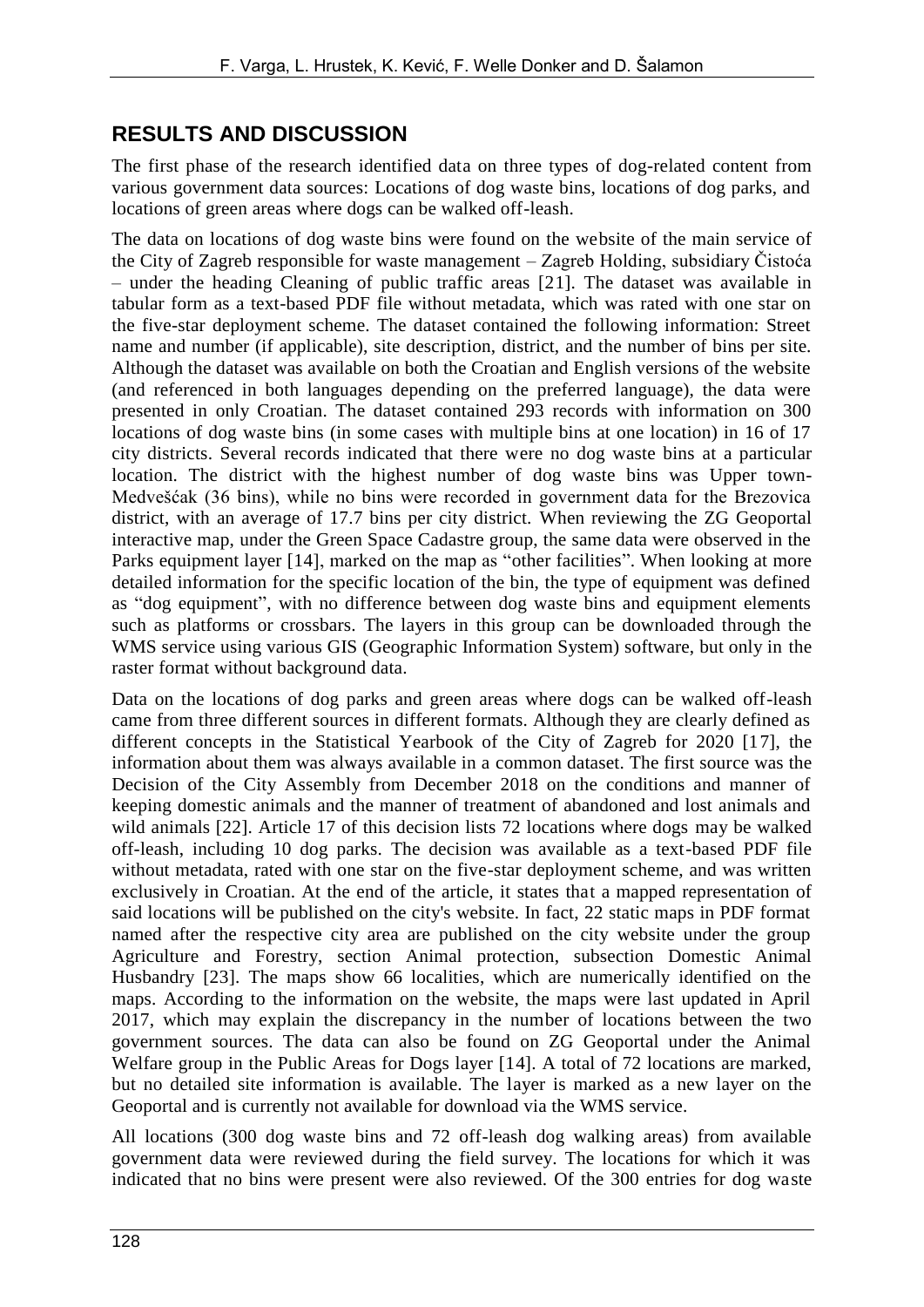

**Figure 2.** Comparison of latest government and 2020 field survey data on dog waste bin in the City of Zagreb.

bins, 260 were present at the described locations (Fig. 2). A large number of the descriptions (42) included information about proximity to specific buildings such as grocery stores**,** phone booths, schools, daycares, etc. Only a few records (13) contained incorrect information about locations, such as incorrect or outdated street names, incorrect house numbers, or an incorrect number of bins at the location.

Records that could not be found based on the given description (40) include five waste bins that, according to government data, are located in a dog park that does not exist and five waste bins that, according to government data, are located in green areas around the fountains across from the National and University Library in Zagreb. Not only were the waste bins not present at this location, but there are also signs reading "Dogs not allowed" in several places around the green area. Thanks to the continuous reports of dog owners collected on the Facebook page Dog City Zg, another 53 dog waste bins were found 313 in total (Fig. 3).



**Figure 3.** Various types of dog waste bins present in the City of Zagreb.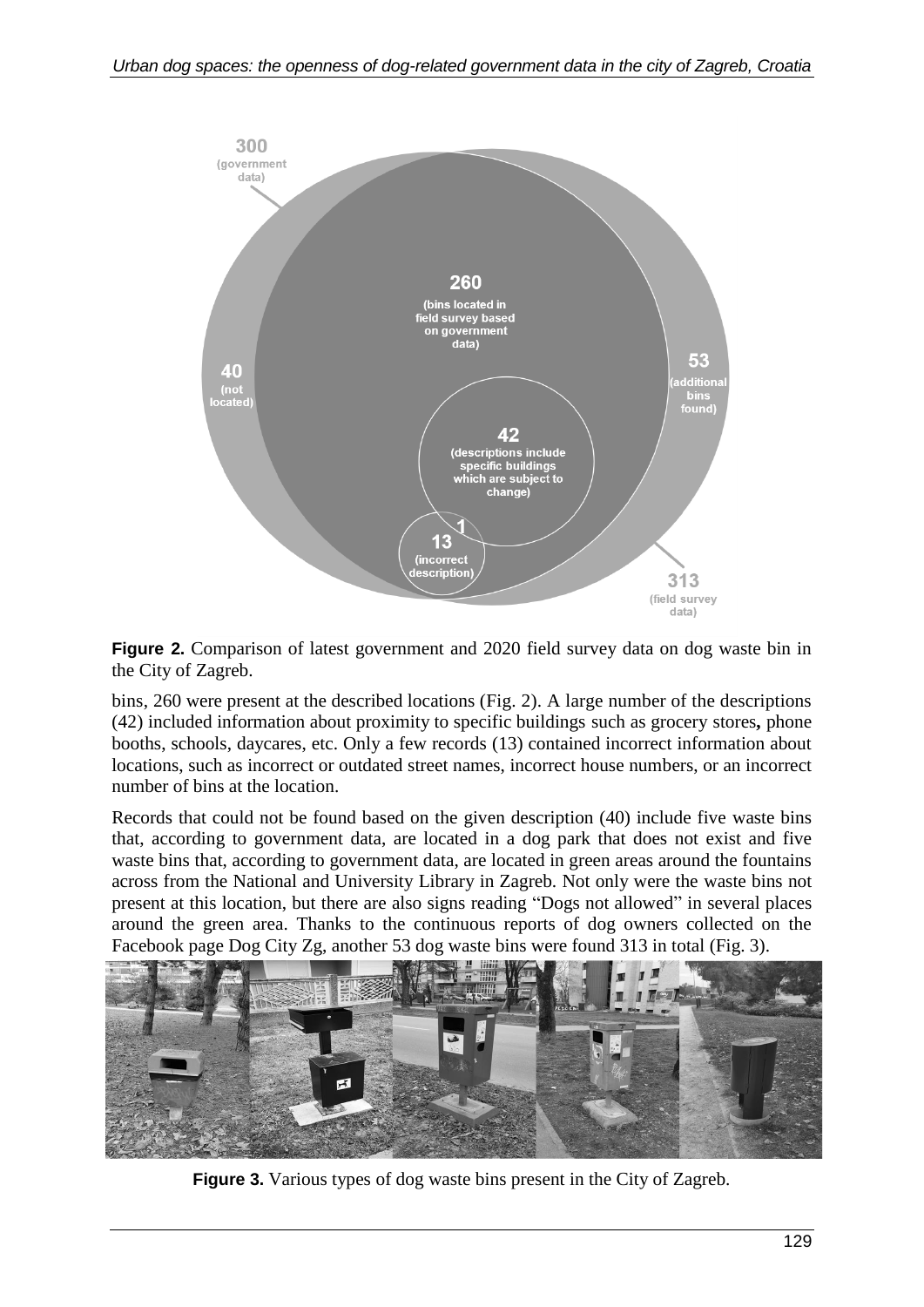The highest number of bins recorded in the survey was in Trnje district (38). The Brezovica district was not surveyed as there was no data to indicate that dog waste bins were located there and no information from the dog owners' community to indicate otherwise. The Lower Dubrava district was the only district where all dog waste bin locations could be successfully located from government data (2) and where no other dog waste bins were present during the survey (current data). Discrepancies between data and actual numbers were noted for other districts. For five districts, all locations were confirmed using government data, with additional waste bins found, indicating an improvement in infrastructure in the districts, but also that the data on dog waste bins had not been updated. In most districts, the number of dog waste bins has stagnated or increased, with the exception of the districts of Črnomerec, Lower Town and Sesvete, where the number has decreased since the last update (Fig. 4). The City of Zagreb provides a mobile application called "Razvrstaj MojZG" to inform citizens how to dispose of different types of waste, at what times waste is collected, etc. [24]. Within the application there is an interactive map with the locations of recycling centres and socalled green islands (areas where large recycling bins for glass, plastic and cardboard waste are located). The locations of dog waste bins would be a very welcome addition in one of the future updates to the application.



**Figure 4.** Dostribution of dog waste bins in the districts of Zagreb.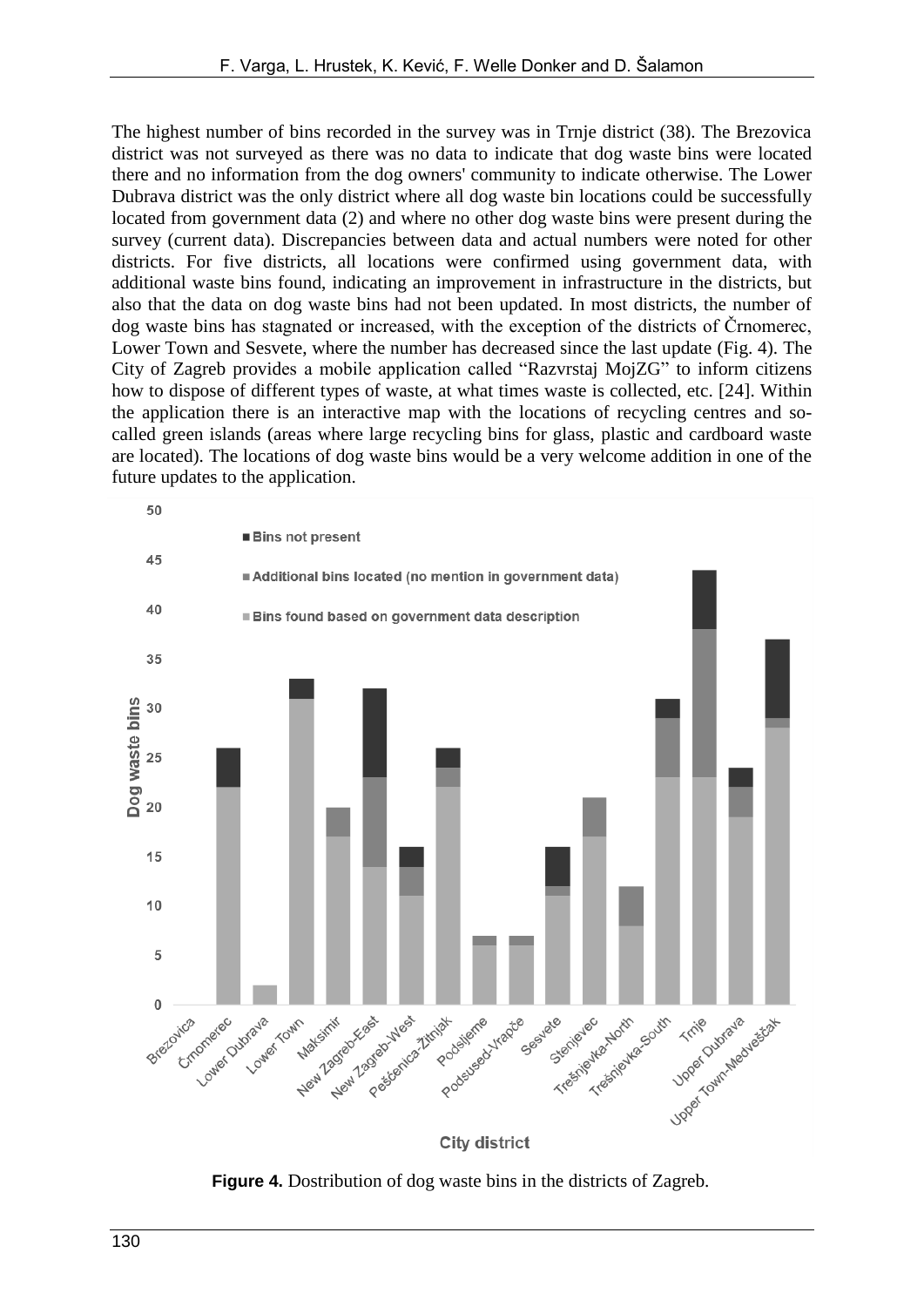Field surveying revealed that there were 22 dog parks and 53 green areas where dogs can be walked off-leash. Of the 22 dog parks, 10 were listed in available government data (Fig. 5). An additional five dog parks were listed in the available government data as green spaces where dogs can be walked off-leash, rather than dog parks. The other 53 areas found were all present in the most recently found government data. Four areas from the list were clearly repurposed and the green areas were either non-existent (a school was built on one such area), fenced (Brodarski Institute), or the area was marked with "dogs prohibited" signs (the same area across from the National and University Library in Zagreb, where there were no dog waste bins). In addition, the descriptions of 13 green areas where dogs are allowed to be walked off-leash are not clear, making it difficult to easily find and accurately map them. For four areas, the descriptions are incorrect or outdated (wrong street address or the building near the area has changed its purpose and the entry has not been updated).



**Figure 5.** Comparison of government and field survey data on green spaces for dogs in the City of Zagreb.

The field survey revealed that seven out of 17 districts of Zagreb do not have a dog park, while some districts have more than one (Pešćenica-Žitnjak has a whopping 6). On the other hand, all districts except Brezovica have access to one or more green areas where dogs can be walked off-leash, which is especially important for districts with few green areas like the Lower Town district. Another major drawback of the City of Zagreb's infrastructure for dogs is that the green areas where dogs can be walked off-leash are not marked in any way by a sign (with the exception of an area in the Maksimir Forest Park, which is under the jurisdiction of the Maksimir Public Institution), and violation of the city ordinance can be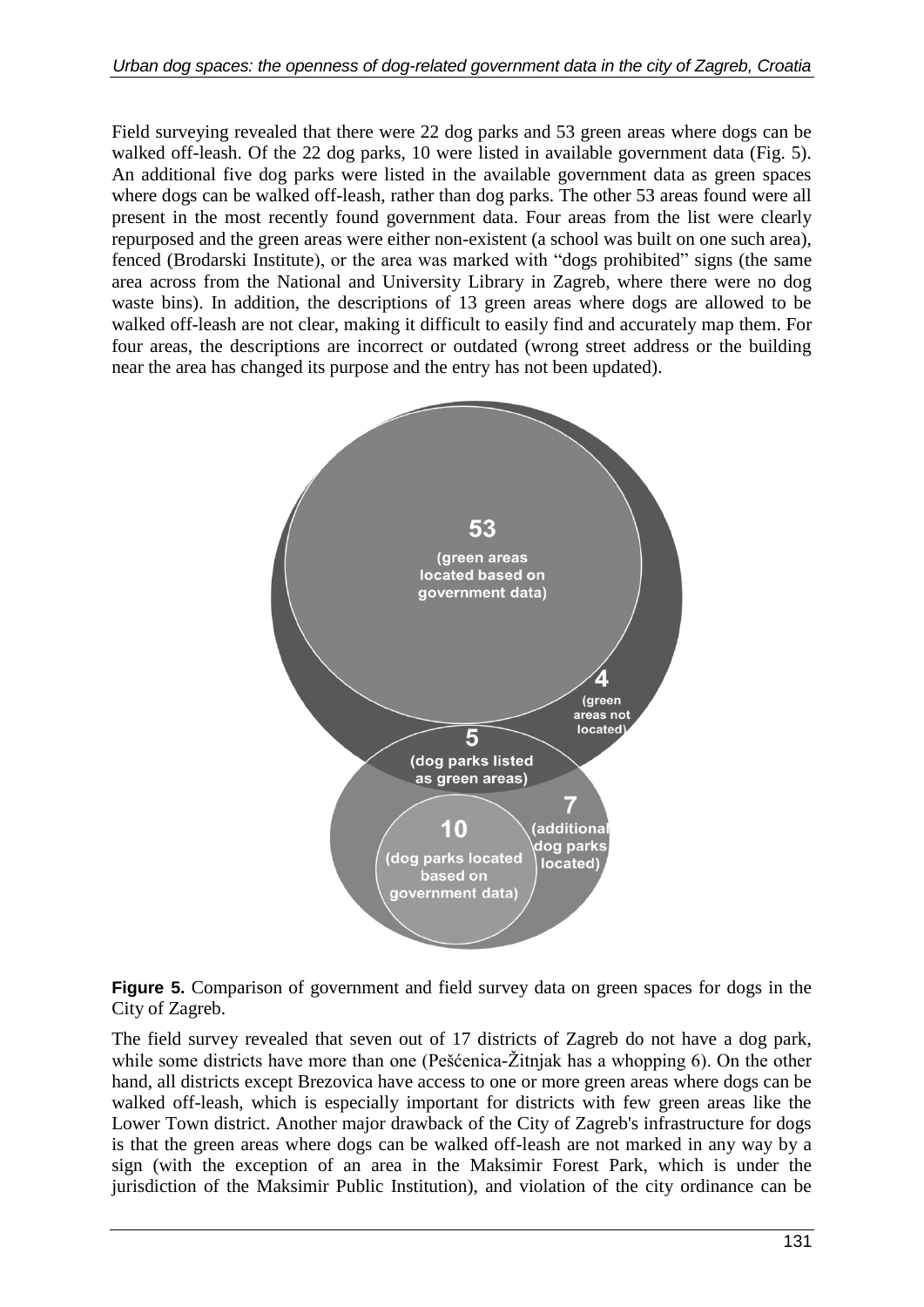punished by a fine ranging from 80 to 270 euros [22]. According to McCormack et al, the proximity of dog parks and other green areas where dogs do not have to be leashed reduces the distance dog walkers travel, suggesting that they prefer them [25]. Publicly available data on this content would direct dog walkers' attention to content that is specifically targeted towards them. Comparing government data on green areas for dogs in Zagreb with Dutch cities such as Utrecht [26], The Hague [27], or Amersfoort [28], one can see the drastic difference not only in the way the data are available and presented to citizens, but also that some local governments recognise the value of these data and classify them as high value data [29]. What Zagreb and the Dutch cities have in common is that they provide the data and interactive maps only in the local language, which was to be expected since the providers are local governments. But with increasing globalisation, local governments should also reconsider this practise, considering how many foreigners visit their cities.

Although the initial results of this research indicate that dog infrastructure in the city of Zagreb is growing and developing, the pace at which the government is updating the data available to the public about this infrastructure is both slow and insufficient (poor description of locations, general description of content present at locations). A clear evidence of this is the sharp increase from 43 green spaces designated for dogs in 2016 [30] to 72 in 2018 [22]. Another positive indication is the list of 25 projects that have been or are currently being implemented to improve urban infrastructure for dogs [31], but according to our findings, publicly available data on dog-related content in the city of Zagreb is very outdated. Several media outlets report that in some dog parks in Zagreb there are constant attempts to poison or injure the dogs by inserting nails or glass inside of meat [32-34]. Information about such activities is crucial for dog owners when choosing their dog walking routes and the parks they visit, and it would be of great benefit to the dog owners community to make this information publicly available through the city portal.

The information collected through the survey is publicly available in the form of a Google thematic map [35]. These data are not only of high value to the city of Zagreb and the dog owners living there, but also show that local government must constantly evolve to deal with dynamic, open data sets that can change frequently. Apart from that, the data presented in this study is already outdated. At the time of this study, new dog waste bins were recorded in several neighbourhoods without updated government data available online. The Google thematic map created as part of this study is constantly updated based on contributions from the public via social media and provides more up-to-date information on dog-related content in the city of Zagreb.

# **CONCLUSION**

The results suggest that the City of Zagreb urgently needs to change the way it manages data on dog-related content so that it is more useful to its citizens. The results suggest that there is a need to update the already open datasets more frequently, enrich them with new data and missing metadata, and potentially open additional datasets that would be of great benefit to the community of dog owners in Zagreb. Improved implementation of these datasets into existing city data portals would improve the availability and reuse of this data and increase the already high value potential of this data. A mobile or web application covering all dogrelated content in the city area and offering the possibility to collect data from users would also be a step towards a smart city approach to city management.

### **ACKNOWLEDGMENTS**

This research is part of TODO project that has received funding from the European Union's Horizon 2020 research and innovation programme under grant agreement No 857592.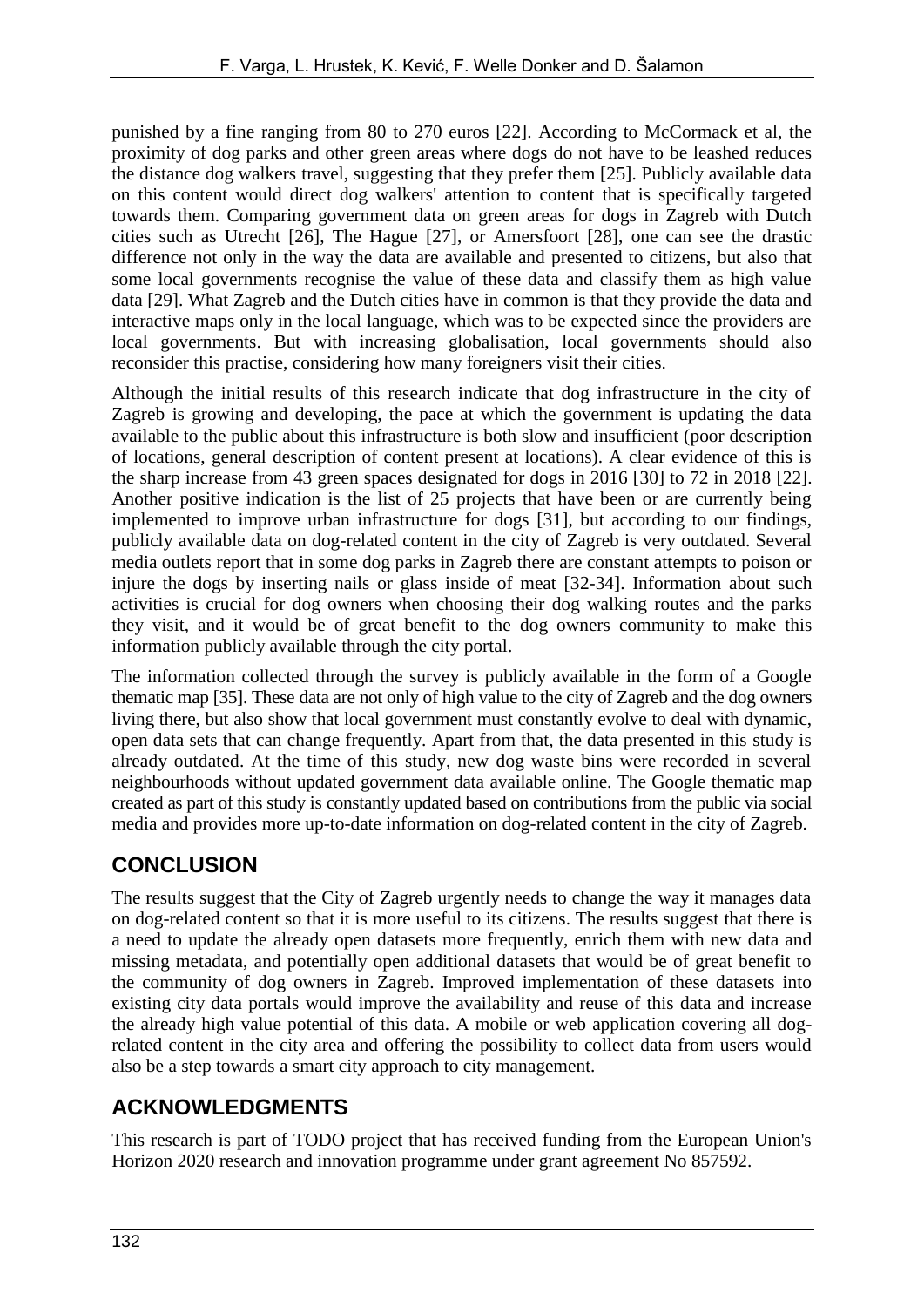#### **REFERENCES**

- [1] Frantz, L.A.F.; Bradley, D.G.; Larson, G. and Orlando, L.: *Animal domestication in the era of ancient genomics.* Nature Reviews Genetics **21**(8), 449-460, 2020, [http://dx.doi.org/10.1038/s41576-020-0225-0,](http://dx.doi.org/10.1038/s41576-020-0225-0)
- [2] Banks, P.B. and Bryant, J.V.: *Four-legged friend or foe? Dog walking displaces native birds from natural areas.* Biology Letters **3**(6), 611-613, 2007, [http://dx.doi.org/10.1098/RSBL.2007.0374,](http://dx.doi.org/10.1098/RSBL.2007.0374)
- [3] Carter, S.: *Planning for dogs in urban environments*. Ph.D. Thesis. University of Melbourne, Faculty of Architecture, Building and Planning, Melbourne, 2016,
- [4] Brown, S.G. and Rhodes, R.E.: *Relationships among dog ownership and leisure-time walking in Western Canadian adults.* American Journal of Preventive Medicine **30**(2), 131-136, 2006, [http://dx.doi.org/10.1016/J.AMEPRE.2005.10.007,](http://dx.doi.org/10.1016/J.AMEPRE.2005.10.007)
- [5] Wood, L.L. and Christian, H.E.: *Dog walking as a catalyst for strengthening the social fabric of the community.* In: Johnson, R.A., Beck, A.M. and McCune, S., eds.: *The Health Benefits of Dog Walking for Pets and People*. Purdue University Press, West Lafayette, pp.51-74, 2011, [http://dx.doi.org/10.2307/J.CTT6WQ5K0.11,](http://dx.doi.org/10.2307/J.CTT6WQ5K0.11)
- [6] Fox, M.S.: *City Data: Big, Open and Linked.* Enterprise Integration Lab, University of Toronto, Toronto, 1-20, 2013, [http://www.eil.utoronto.ca/wp-content/uploads/smartcities/papers/City-Data-v5.pdf,](http://www.eil.utoronto.ca/wp-content/uploads/smartcities/papers/City-Data-v5.pdf) accessed 15<sup>th</sup> November 2021,
- [7] Gorica, K.; Kripa, D. and Zenelaj, E.: *The Role of Local Government in Sustainable Development.* Acta Universitatis Danubius. Œconomica **8**(2), 139-155, 2012,
- [8] Lev-On, A. and Rosenberg, H. *Mobile applications in local government*. Electronic Government **17**(2), 183-198, 2021,
	- [http://dx.doi.org/10.1504/EG.2021.114578,](http://dx.doi.org/10.1504/EG.2021.114578)
- [9] Graham, M. and Johnson Avery, E. *Government Public Relations and Social Media: An Analysis of the Perceptions and Trends of Social Media Use at the Local Government Level.*

The Public Relations Journal **7**(4), 1-21, 2013,

- [10]Vaccari, L.; Posada, M.; Boyd, M. and Santoro, M.: *APIs for EU Governments: A Landscape Analysis on Policy Instruments, Standards, Strategies and Best Practices.* Data **6**(6), No. 59, 2021, http://dx.doi.org/[10.3390/DATA6060059,](http://dx.doi.org/10.3390/DATA6060059)
- [11]Zdjelar, R.; Musa, A. and Žajdela Hrustek, N.: *Open data availability in Croatian local government: Improving the quality of life.*
- Smart Cities and Regional Development (SCRD) Journal **5**(3), 21-40, 2021, [12]City of Rijeka: *Open data portal of the City of Rijeka.* In Croatian.

[http://data.rijeka.hr,](http://data.rijeka.hr/) accessed  $28<sup>th</sup>$  February 2022,

- [13]City of Zagreb: *Open data portal of the City of Zagreb.* In Croatian. [http://data.zagreb.hr,](http://data.zagreb.hr/) accessed 12<sup>th</sup> October 2021,
- [14]City Office for the Strategic Planning and Development of the City of Zagreb: *ZG Geoportal*. In Croatian.

[https://geoportal.zagreb.hr/Karta,](https://geoportal.zagreb.hr/Karta) accessed 12<sup>th</sup> November 2021,

- [15]City of Zagreb: *City of Zagreb Official website*. In Croatian. [https://www.zagreb.hr,](https://www.zagreb.hr/) accessed  $12<sup>th</sup>$  November 2021,
- [16]Zagreb Holding: *Holding centre.* In Croatian. [https://holdingcentar.zgh.hr,](https://holdingcentar.zgh.hr/) accessed 12<sup>th</sup> November 2021,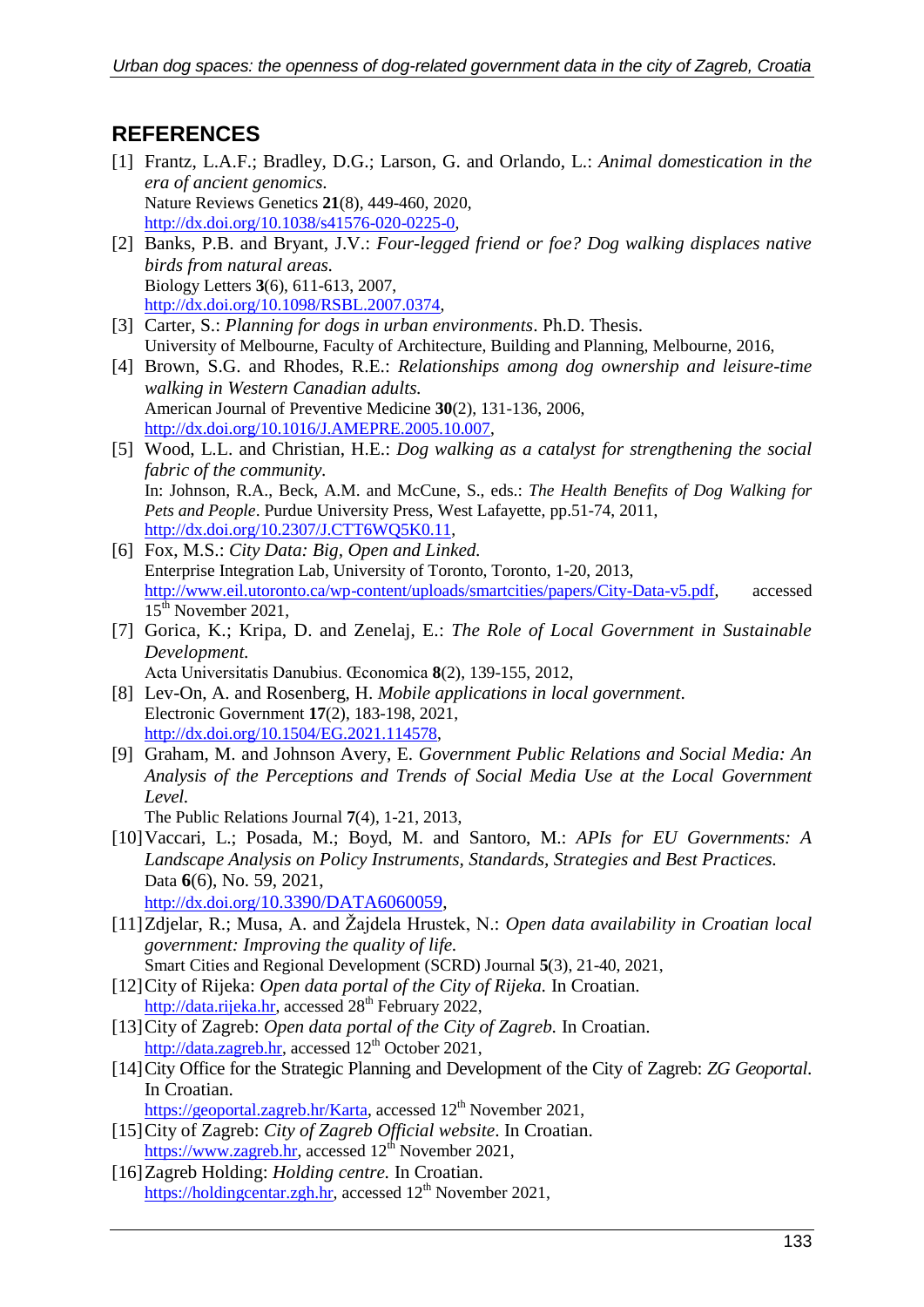[17]City Office for the Strategic Planning and Development of the City: *Statistical yearbook of the City of Zagreb for 2020*.

[https://www.zagreb.hr/UserDocsImages/1/SYCZ](https://www.zagreb.hr/UserDocsImages/1/SYCZ%202020_web.pdf) 2020\_web.pdf, accessed 12<sup>th</sup> November 2021,

- [18]Hyland, B.; Atemezing, G.A.; Pendleton, M. and Srivastava, B.: *Linked Data Glossary*. [https://www.w3.org/TR/ld-glossary,](https://www.w3.org/TR/ld-glossary) accessed 9<sup>th</sup> August 2021,
- [19]Varga, F.: *Dog City Zg*. <u>https://www.facebook.com/dogcityzg</u>, accessed 7<sup>th</sup> September 2021,
- [20]QGIS Development Team: *QGIS Geographic Information System 3.10.7.* [http://qgis.osgeo.org,](http://qgis.osgeo.org/) accessed 1<sup>st</sup> February 2021,
- [21]Zagreb Holding: *Holding centre – Subsidiary Čistoća*. In Croatian. [https://www.zgh.hr/UserDocsImages/pdf/Financijska%20izvje%C5%A1%C4%87a/ZGH\\_godisn](https://www.zgh.hr/UserDocsImages/pdf/Financijska%20izvje%C5%A1%C4%87a/ZGH_godisnje%20izvjesce_2018_www.pdf) [je%20izvjesce\\_2018\\_www.pdf,](https://www.zgh.hr/UserDocsImages/pdf/Financijska%20izvje%C5%A1%C4%87a/ZGH_godisnje%20izvjesce_2018_www.pdf) accessed 15th December 2020,
- [22]City Assembly of the City of Zagreb: *Decision of the City Assembly on the conditions and manner of keeping domestic animals and the manner and treatment of abandoned and lost animals and wild animals.* In Croatian. [http://www1.zagreb.hr/zagreb/slglasnik.nsf/7ffe63e8e69827b5c1257e1900276647/1ddf5b568d06](http://www1.zagreb.hr/zagreb/slglasnik.nsf/7ffe63e8e69827b5c1257e1900276647/1ddf5b568d06eda0c125836a0023593e/$FILE/Odluka%20o%20uvjetima%20i%20načinu%20držanja%20kućnih%20ljubimaca.pdf) eda0c125836a0023593e/\$FILE/Odluka [o uvjetima i načinu držanja kućnih ljubimaca.pdf,](http://www1.zagreb.hr/zagreb/slglasnik.nsf/7ffe63e8e69827b5c1257e1900276647/1ddf5b568d06eda0c125836a0023593e/$FILE/Odluka%20o%20uvjetima%20i%20načinu%20držanja%20kućnih%20ljubimaca.pdf) accessed  $12<sup>th</sup>$  September 2020,
- [23]City of Zagreb: *Pet keeping.* In Croatian. [https://www.zagreb.hr/drzanje-kucnih-ljubimaca/84089,](https://www.zagreb.hr/drzanje-kucnih-ljubimaca/84089) accessed 13<sup>th</sup> January 2020,
- [24]City of Zagreb: *Razvrstaj MojZG mobile application v 1.4*. [https://play.google.com/store/apps/details?id=com.razvrstajmojzg&hl=en&gl=US,](https://play.google.com/store/apps/details?id=com.razvrstajmojzg&hl=en&gl=US) accessed 3<sup>rd</sup> January 2022,
- [25]McCormack, G.R.; Rock, M.; Sandalack, B. and Uribe, F.A.: *Access to off-leash parks, street pattern and dog walking among adults*. Public Health **125**(8), 540-546, 2011, [http://dx.doi.org/10.1016/J.PUHE.2011.04.008,](http://dx.doi.org/10.1016/J.PUHE.2011.04.008)
- [26]Municipality of Utrecht: *Maaikaart.* In Dutch. [https://gemu.maps.arcgis.com/apps/webappviewer/index.html?id=ee6544813e0447c6b3346cfa94](https://gemu.maps.arcgis.com/apps/webappviewer/index.html?id=ee6544813e0447c6b3346cfa947339c0) [7339c0,](https://gemu.maps.arcgis.com/apps/webappviewer/index.html?id=ee6544813e0447c6b3346cfa947339c0) accessed 13<sup>th</sup> December 2021,
- [27]Municipality of The Hague: *Dog off-leash areas in The Hague.* In Dutch. [https://www.arcgis.com/apps/webappviewer/index.html?id=3e25e98c0e954c4fbb3978b26bf31d2](https://www.arcgis.com/apps/webappviewer/index.html?id=3e25e98c0e954c4fbb3978b26bf31d20&extent=71159.7306%2C449404.1941%2C89562.0674%2C459335.6139%2C28992) [0&extent=71159.7306%2C449404.1941%2C89562.0674%2C459335.6139%2C28992,](https://www.arcgis.com/apps/webappviewer/index.html?id=3e25e98c0e954c4fbb3978b26bf31d20&extent=71159.7306%2C449404.1941%2C89562.0674%2C459335.6139%2C28992) accessed  $12<sup>th</sup>$  November 2021,
- [28]Municipality of Amersfoort: *Amersfoort – dog card.* In Dutch. [https://ckan.dataplatform.nl/dataset/amersfoort-hondenkaart/resource/e467231b-e0c8-4c59-8ad2](https://ckan.dataplatform.nl/dataset/amersfoort-hondenkaart/resource/e467231b-e0c8-4c59-8ad2-c8681004f191?view_id=16d3c112-5f1a-4340-a654-d8b4c3806083) [c8681004f191?view\\_id=16d3c112-5f1a-4340-a654-d8b4c3806083,](https://ckan.dataplatform.nl/dataset/amersfoort-hondenkaart/resource/e467231b-e0c8-4c59-8ad2-c8681004f191?view_id=16d3c112-5f1a-4340-a654-d8b4c3806083) accessed 13<sup>th</sup> September 2021,
- [29]Dutch government: *National data portal.* In Dutch. https[://www.data.overheid.nl,](https://www.data.overheid.nl/) accessed  $12<sup>th</sup>$  November 2021,
- [30]Skuliber, K.: *Use of public spaces and spatial practices of dog walkers: example of Trešnjevka (Zagreb).* M.Sc. Thesis. In Croatian. University of Zagreb, Faculty of Science, Department of Geography, pp.1-54, 2018,
- [31]City of Zagreb local government: *City of Zagreb activities.*In Croatian.
- [https://aktivnosti.zagreb.hr,](https://aktivnosti.zagreb.hr/) accessed 12<sup>th</sup> December 2021,
- [32]Korljan, Z.: *Dog owners, beware! The poison was found again, but this time it was hidden in pieces of bread.* In Croatian. [https://www.jutarnji.hr/vaumijau/novosti/vlasnici-pasa-oprez-opet-je-pronaden-otrov-ali-ovoga-p](https://www.jutarnji.hr/vaumijau/novosti/vlasnici-pasa-oprez-opet-je-pronaden-otrov-ali-ovoga-puta-skriven-je-u-komade-kruha-15035296?fbclid=IwAR1Af39MHgFCjQNBrSEVrNnSJd9kPB6yfPoBZHLZXkGmuqus1qR5mnx2qMI) [uta-skriven-je-u-komade-kruha-15035296?fbclid=IwAR1Af39MHgFCjQNBrSEVrNnSJd9kPB6](https://www.jutarnji.hr/vaumijau/novosti/vlasnici-pasa-oprez-opet-je-pronaden-otrov-ali-ovoga-puta-skriven-je-u-komade-kruha-15035296?fbclid=IwAR1Af39MHgFCjQNBrSEVrNnSJd9kPB6yfPoBZHLZXkGmuqus1qR5mnx2qMI) [yfPoBZHLZXkGmuqus1qR5mnx2qMI,](https://www.jutarnji.hr/vaumijau/novosti/vlasnici-pasa-oprez-opet-je-pronaden-otrov-ali-ovoga-puta-skriven-je-u-komade-kruha-15035296?fbclid=IwAR1Af39MHgFCjQNBrSEVrNnSJd9kPB6yfPoBZHLZXkGmuqus1qR5mnx2qMI) accessed 12<sup>th</sup> December 2021,
- [33]Kekuš, S.: *CAUTION Nails found in food in the dog park in Švarcova street.* In Croatian. [https://direktno.hr/zagreb/oprez-pronadeni-cavli-hrani-psecem-parku-svarcovoj-205213/?fbclid=I](https://direktno.hr/zagreb/oprez-pronadeni-cavli-hrani-psecem-parku-svarcovoj-205213/?fbclid=IwAR2PWTVTbLhku8yc_jEdAR2OnmCkN-BbK1MKq3sRIyhzI5M19HQkjwtWFoY) [wAR2PWTVTbLhku8yc\\_jEdAR2OnmCkN-BbK1MKq3sRIyhzI5M19HQkjwtWFoY,](https://direktno.hr/zagreb/oprez-pronadeni-cavli-hrani-psecem-parku-svarcovoj-205213/?fbclid=IwAR2PWTVTbLhku8yc_jEdAR2OnmCkN-BbK1MKq3sRIyhzI5M19HQkjwtWFoY) accessed 12<sup>th</sup> December 2021,